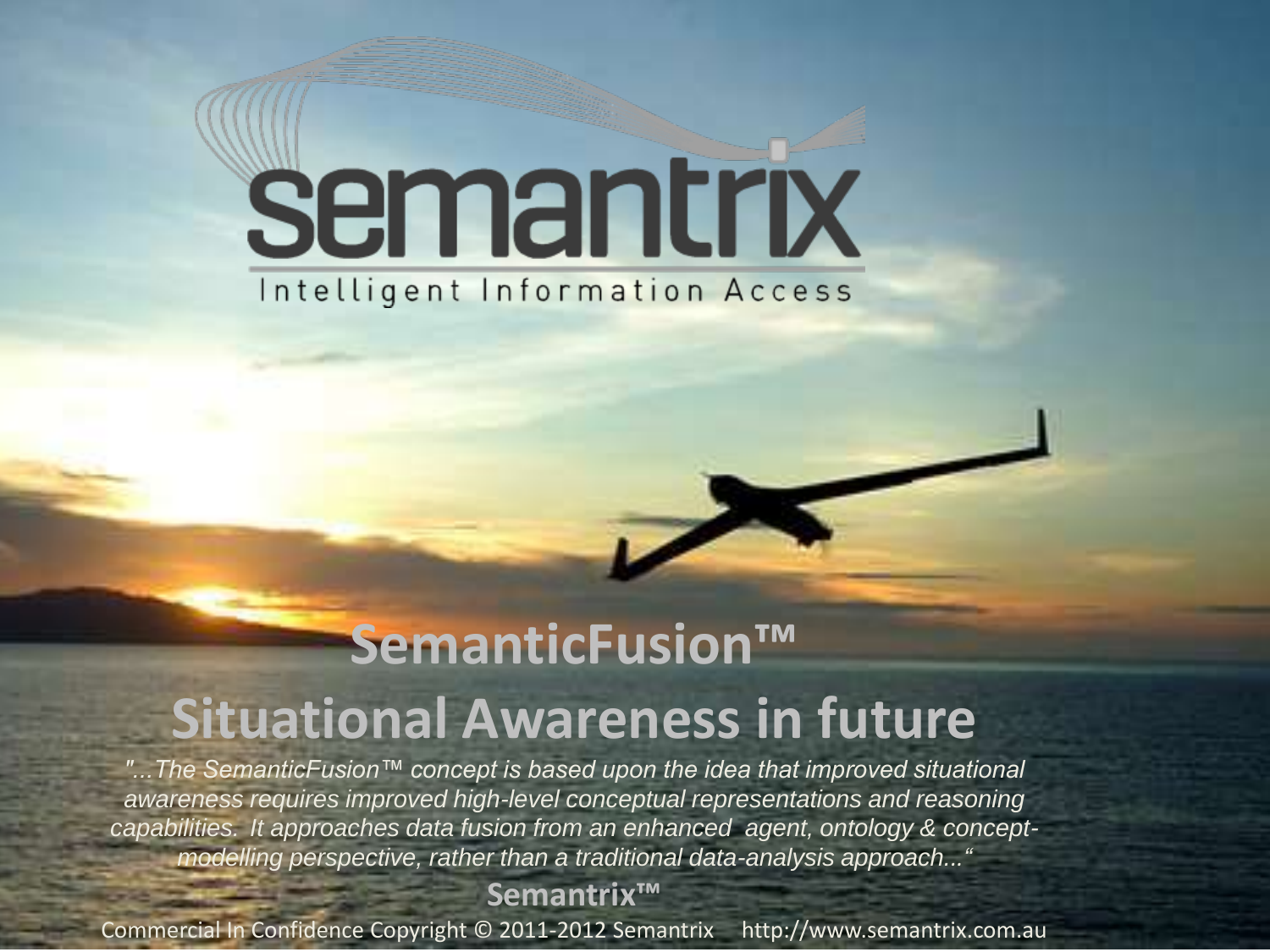### *SemanticFusion ™ : Presentation Outline*

Evolution of Situational Awareness

Next-Generation Situational Awareness

SemanticFusion ™ approach to Situational Awareness

Leading-edge architecture and implementation

Live demonstration of Situational Awareness interactions between soldiers, sensors, UAV's and enemy forces

Defence benefits of a SemanticFusion ™ technology approach

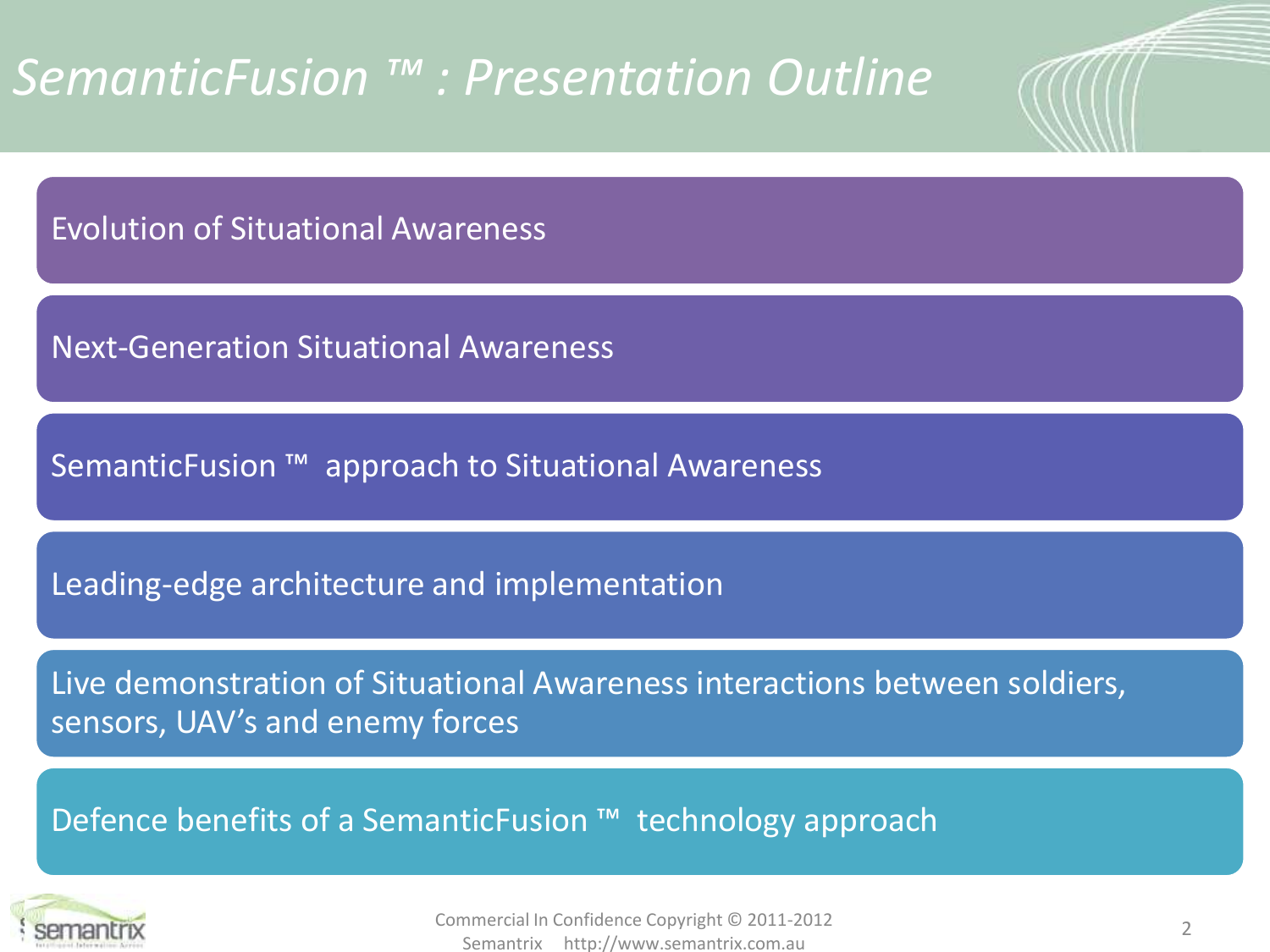### *SemanticFusion ™ : Evolution of Situational Awareness*

### Review analysed:

- Literature
- Previous case-studies, POC & Pilot attempts
- Identified technology approaches used
- Results achieved

### Review highlighted

- Not real-world scalable technologies or approaches
- Often fixated on one technology (i.e. Semantics)
- Approaches typically limited to Small POC's in Academic Research/Lab ignored real-world scaling
- Usually constrained representational models
- Fixed & rigid limited by a technology approach
- Difficult to integrate new sources or existing information silos
- Not really distributed or robust
- Not typically user friendly in terms of interaction or customisation

### Review Identified

- Key changes in approaches and technology requirements required
- Viable Solution Architectures needed to both develop new technologies as well as needing to extend & combine existing technologies

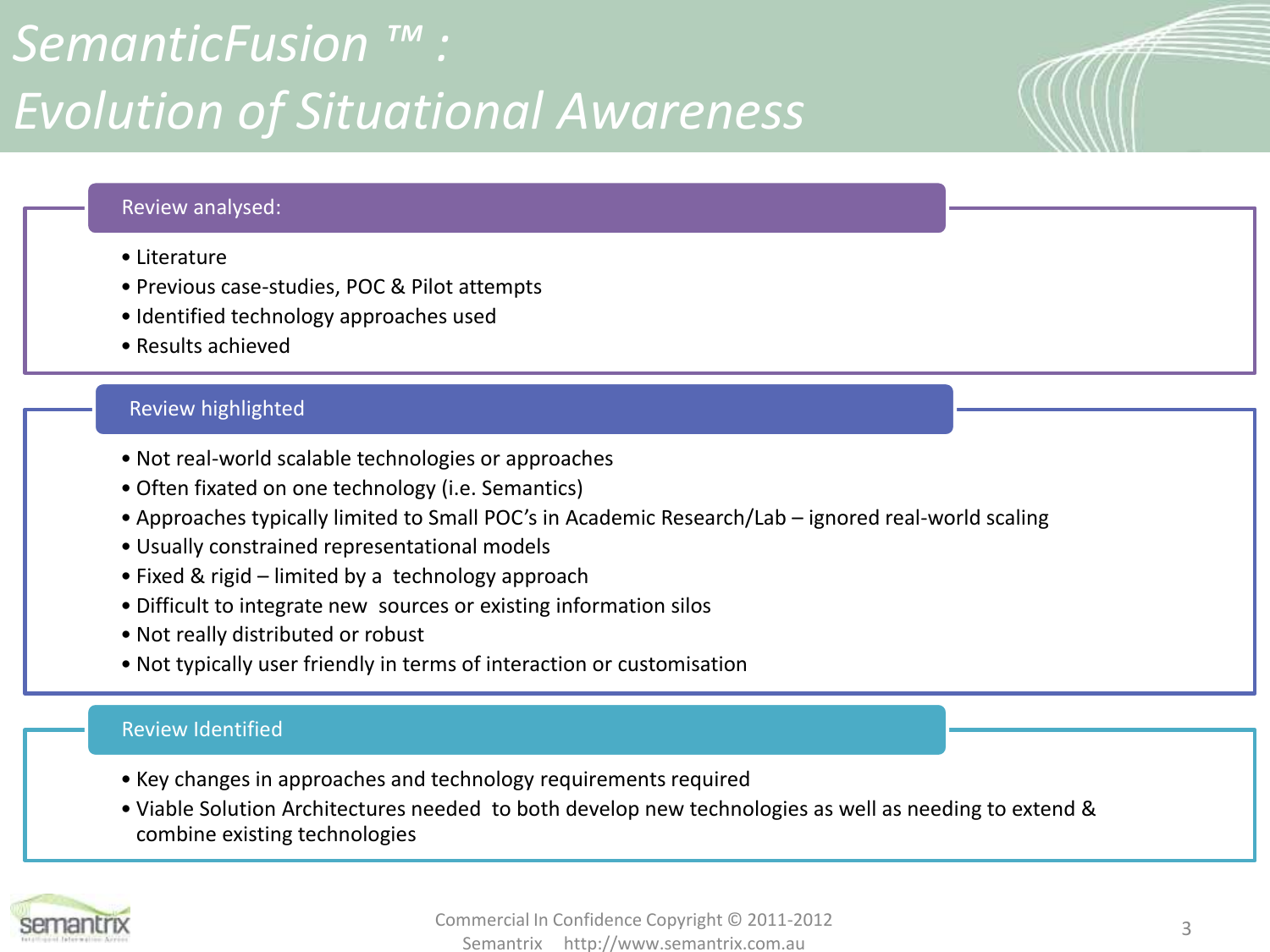| <b>SemanticFusion</b><br>We need Situational Awareness that is |                                                |                                                                                                                                                                                                                                                                                                               |  |  |
|----------------------------------------------------------------|------------------------------------------------|---------------------------------------------------------------------------------------------------------------------------------------------------------------------------------------------------------------------------------------------------------------------------------------------------------------|--|--|
|                                                                | flexible, targeted,<br>context-aware           | • what combinations of info identified as relevant to me processed this way, displayed<br>that way on this device - will help me or my companions - in my role, in this situation                                                                                                                             |  |  |
|                                                                | distributed, extensible<br>& easy to integrate | • new info types and formats must be easy to add, easy to process and display new<br>combinations, easy to integrate legacy sources, easy ti integrate new sources in the<br>field, is distributed and redundant and communications efficient                                                                 |  |  |
|                                                                | location, proximity,<br>and time aware         | • what is happening or is relevant to me, to my unit, near or around me, is of interest<br>to me now or in future, or has been happening over time and is of concern to me,<br>understands behaviours over time                                                                                               |  |  |
|                                                                | real-time, contextual,<br>decision support     | • provides real-time updates to and from me, acts on my behalf monitoring many<br>potential conditions of interest - that I specify, that my command specifies, fit a<br>nominated category, and the info and my options are prioritised and presented to<br>me in real-time in a way that helps, not hinders |  |  |
|                                                                | operates at multiple<br>levels                 | • facilitates integrating me, my companions, sensors, Autonomous vehicles and other<br>resources - together as a close-knit team, as a small element of a larger force, and<br>as part of a comprehensive, automated, battlespace automation / management /<br>decision support approach.                     |  |  |

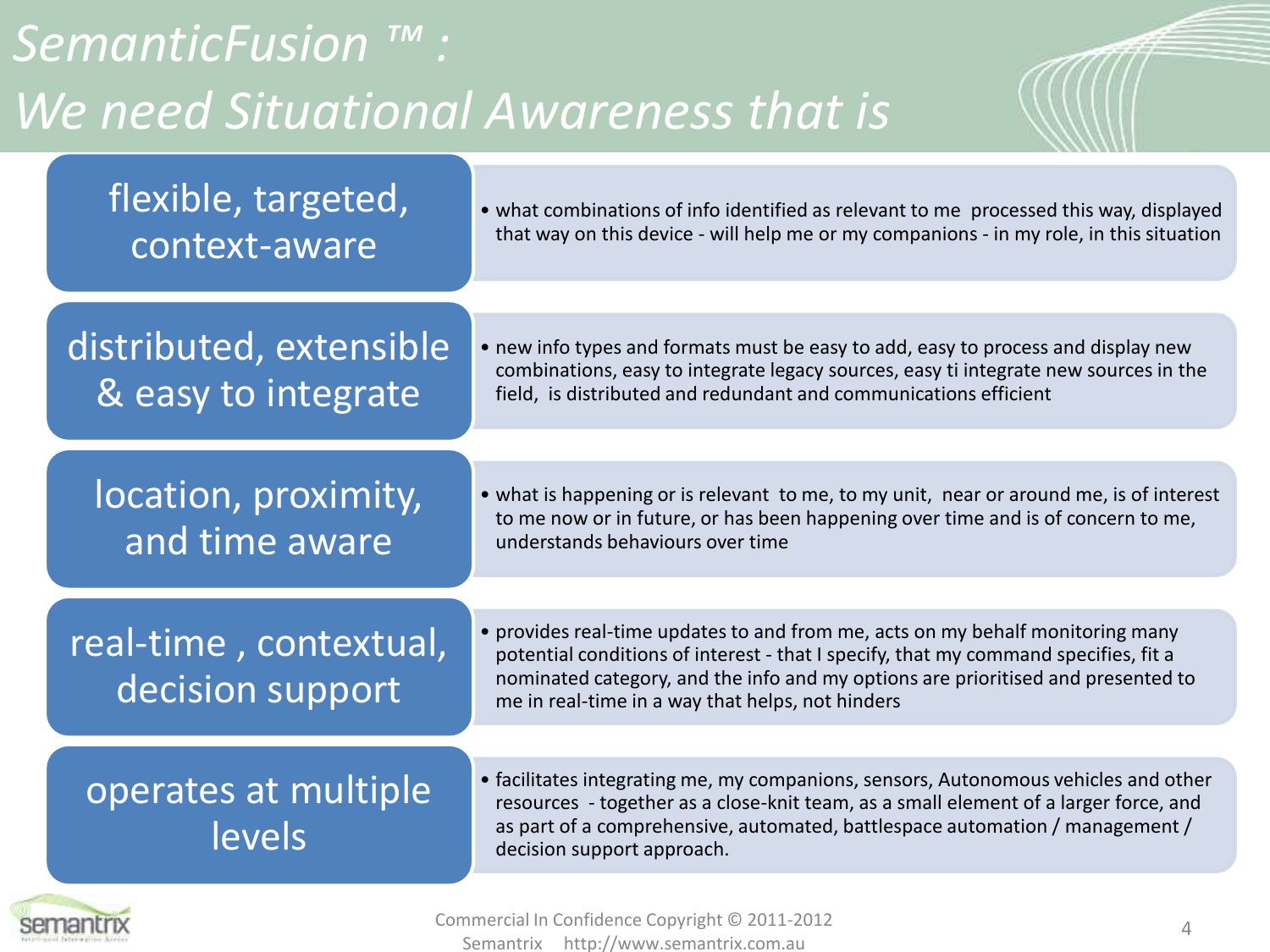### *SemanticFusion™* : Situational Awareness Concept





semantrix

Commercial In Confidence Copyright © 2011-2012 Semantrix http://www.semantrix.com.au

SemanticFusion*™* can integrate any information set in real-time

Works with concepts not as data - you understand and can describe scenarios and appropriate responses

Can Simulate, Predict, Monitor, is "Time- & Location Aware", & Plans - & can mix these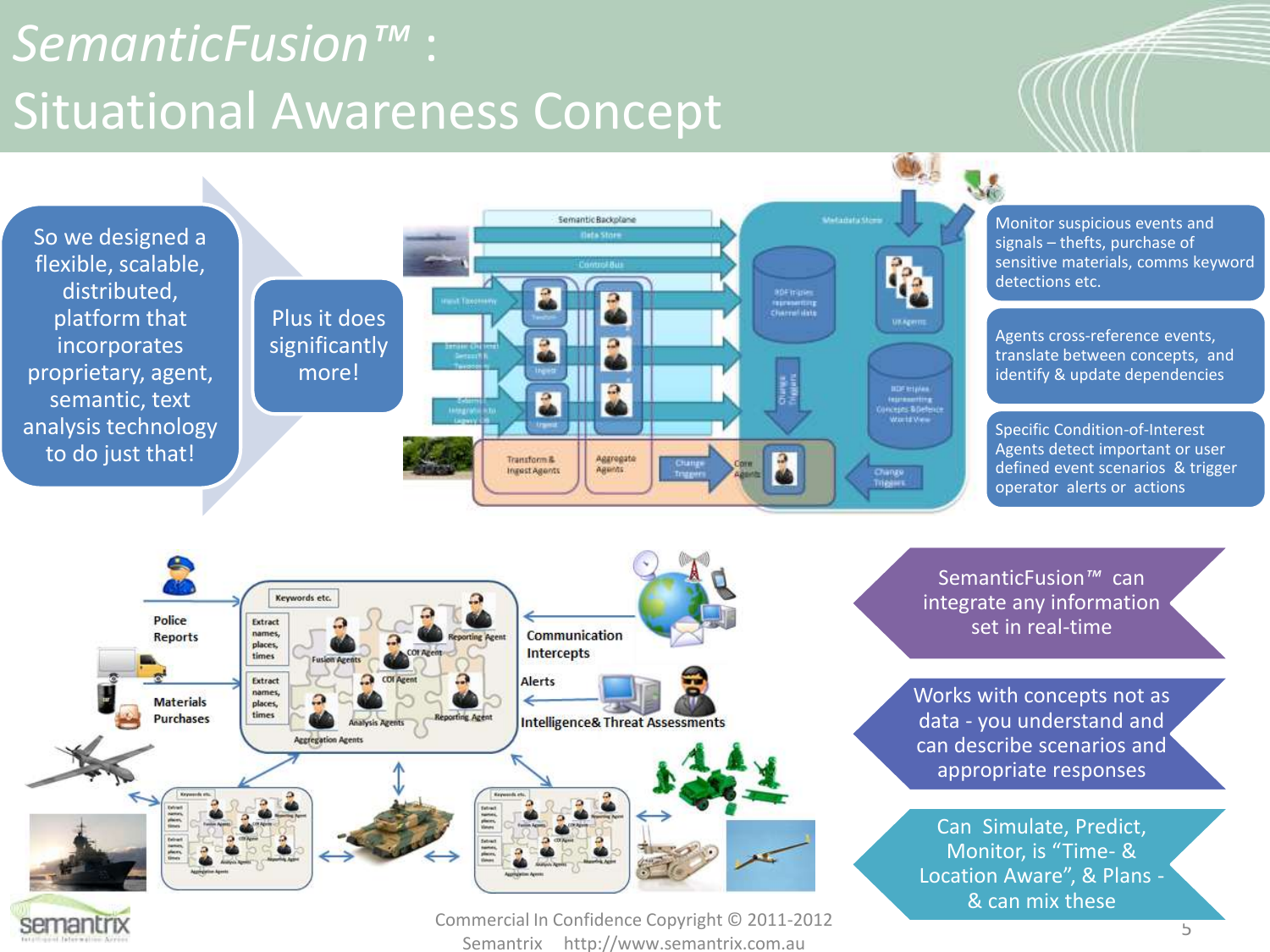### *SemanticFusion*: Situational Awareness Concept

SemanticFusion ™ Ingest Agents integrate a wide range of information feeds, sensors, ELINT & Comms monitoring., legacy systems, & Human inputs

Analysis Agents interpret situation data to generate conclusions published as Concepts, representing scenarios which COI's monitor & respond to



- SemanticFusion ™ uses a Sense / Communicate / Act model to supports behavioral responses
- Monitors situations & matches CoI's to alert operators of important situations and trigger responses
- Simulates, Predicts, Monitors, is "Time- & Location Aware", & Plans (including time constrained planning)
- Uses a range of proprietary technologies including Agents, Semantic, KBS and Text Analytic approaches

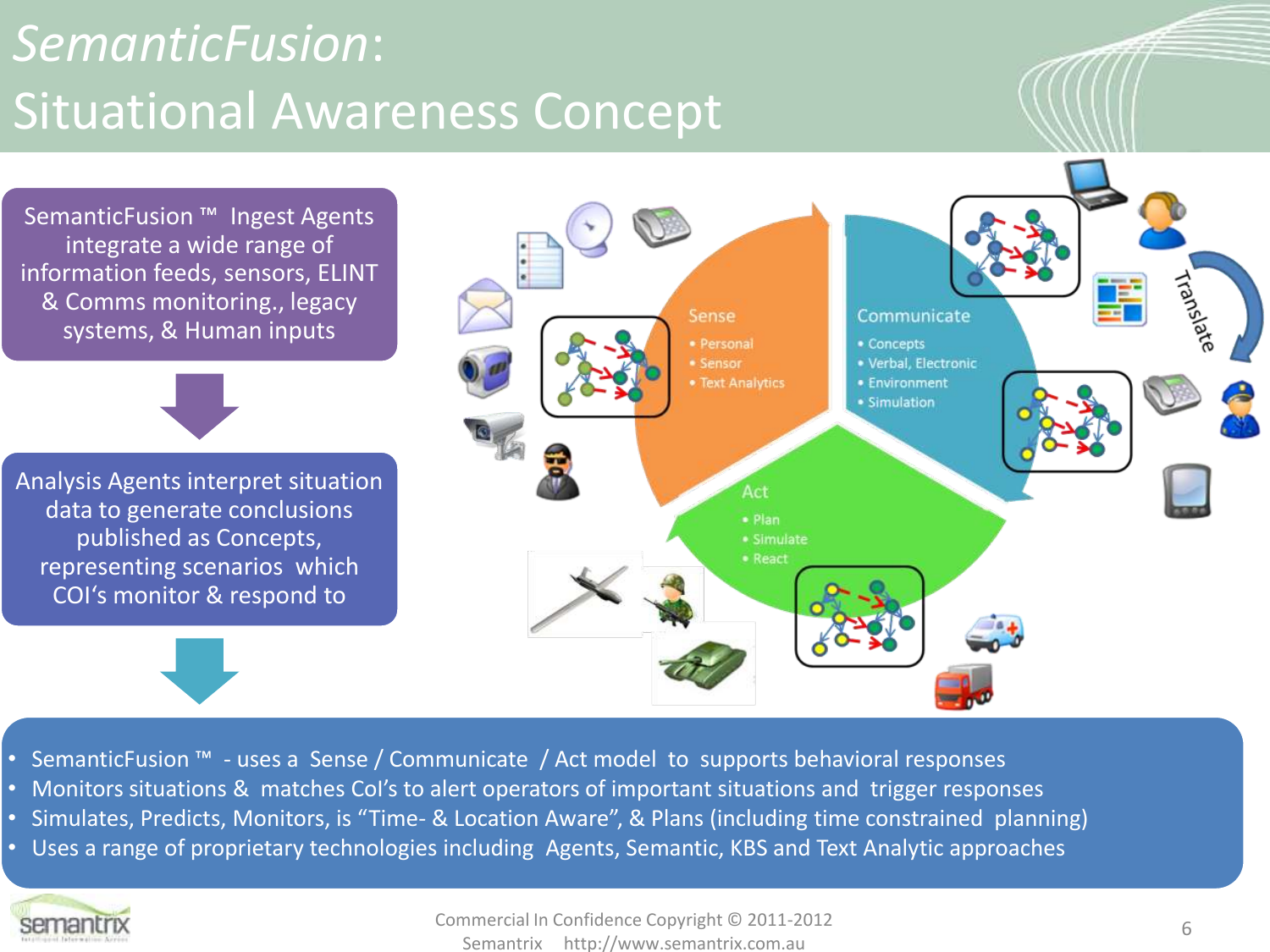### *SemanticFusion ™* : How Defence & Homeland Security Benefit from Concept level Scenarios

### Extracts & works with high-level concepts

- Allows other information sources to be integrated and considered simultaneously
- Supports combined probability based on multiple supporting reports

CoI example : the Condition of Interest model uses concepts and hierarchies

- if ANY enemy is within 1 km then SCOUT (general)
- if ANY enemy-tank is within 200 m then RETREAT (specific)

### Intelligence Analyst COI's

- Monitor range of information sources to determine if Truck and Fertiliser thefts occur in nearby areas could translate to a higher risk of attack in that general locality. Any nearby troop, vehicle, Government and Military Events will automatically be notified of increased risk.
- Notify Me if key-words, phrases, addresses are detected in email, or Radio traffic or Police systems.
- "Alert Me on Truck AND Fertiliser thefts inside a 10Km radius"

### Potential to incorporate automated responses:

• facial recognition of a terrorist suspect in a subway locality, can trigger a request for police to apprehend, and trigger a heightened general subway monitoring level.

### Homeland Security COI's

- Alert Me when ANY people .potential-terrorist cross VIC-borders OR enter public-areas
- when ANY people .potential-terrorist > 2 within 500m THEN Alert Me AND TASK NEAREST anti-terrorist-squad
- Alert me if COMBINED shipping -manifests for PORT-MELBOURNE within 5KM MATCH dangerous-cargo-combinations

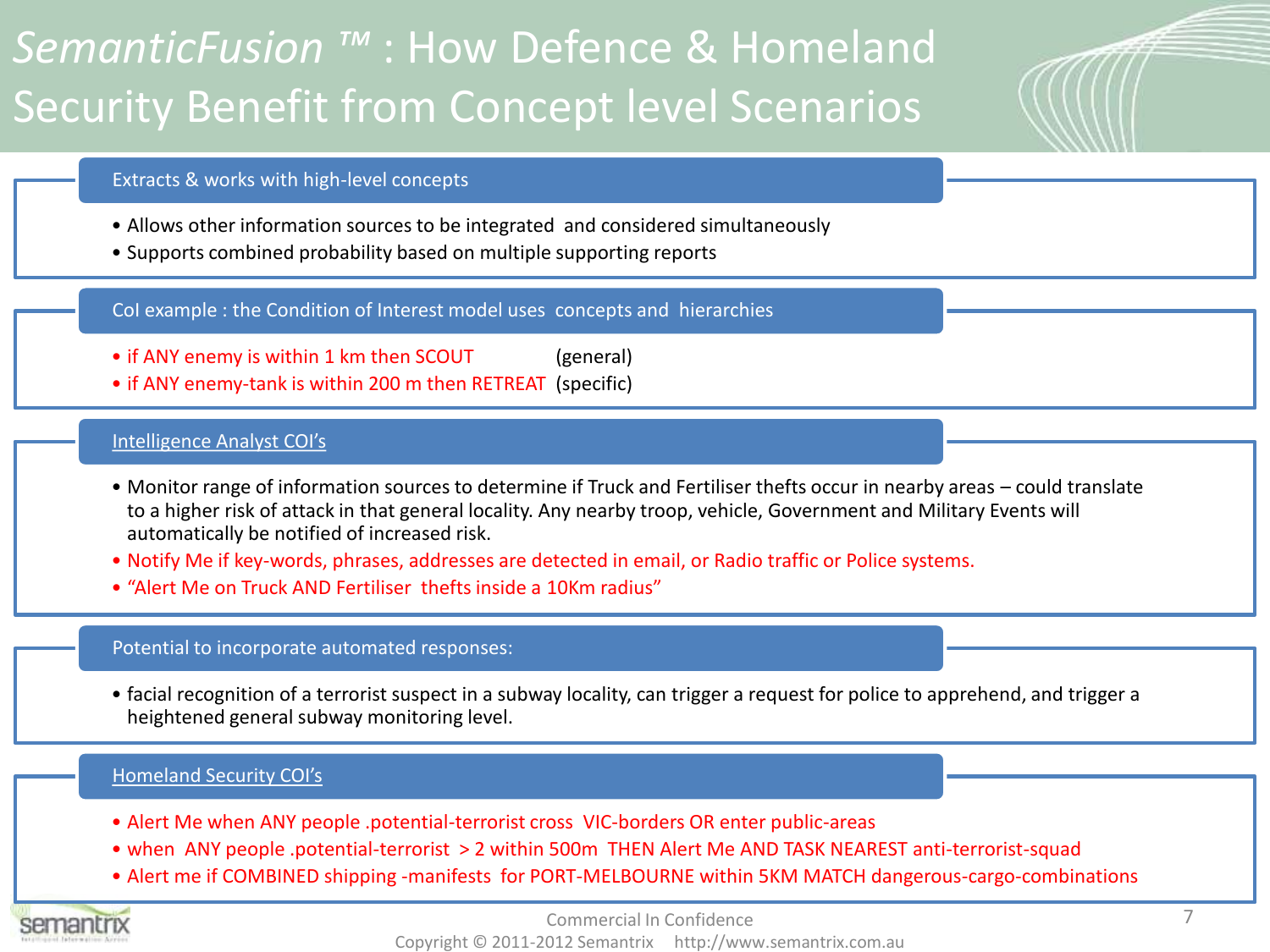### **SemanticFusion**

### **Simultaneous Real-time Demo & Mobile Device Displays**

### The HSR demo shows a "simulated scenario on screen"

- •It shows a platoon, sensor, UAV, enemy forces & their location
- •The combatants & their movements and status
- •The CoI's, events & responses in real-time
- •A panel to trigger actions, like vehicle movements for each scenario

#### Plus system interactions with "Sarge's " Mobile Device

- •Shows Platoon Status & Directions/locations
- •Shows Sensor & Alerts options for compass/Map overlays
- Shows list of Activated and Monitoring CoI's (Sarge or C&C)
- •Shows prioritised list of current and new Tasks

### Demo Scenario

- •Investigate sensor alert triggered by enemy tank
- •Trigger UAV Sensor flyover
- •Detect "Hidden" enemy snipers and task to attack
- •UAV then detects enemy Tank which triggers platoon withdrawal







| Semantic                                                                    | Semantic                                              |  |
|-----------------------------------------------------------------------------|-------------------------------------------------------|--|
| semantrix                                                                   | semantrix                                             |  |
| Fusion                                                                      | Fusion                                                |  |
| PlatoonLeader                                                               | PlatoonLeader                                         |  |
| LOC: 4GFJ 142 846                                                           | LOC: 40FJ 142 846                                     |  |
| Team:                                                                       | Team:                                                 |  |
| @ 57m NW                                                                    | @ 87m NW                                              |  |
| Private 1                                                                   | Private 1                                             |  |
| 命 70cm N +                                                                  | @ 70m N +                                             |  |
| Private 2                                                                   | Private 2                                             |  |
| <b>自 114m W ←</b>                                                           | @ 11-tm W <                                           |  |
| Private 1                                                                   | Private 3                                             |  |
| Sensors:                                                                    | Sensors:                                              |  |
| Alerts:<br>VEHICLE AT LOC 40FJ 152 840 BY AUDIO<br>SENSOR                   | Alerts:<br>Task:                                      |  |
| Task:                                                                       | INVESTIGATE SIGHTING AT LOC: 40EJ 152                 |  |
| INVESTIGATE SIGNITING AT LOC: 40FJ 152                                      | RAD                                                   |  |
| 840                                                                         | COIs:                                                 |  |
| COH:                                                                        | TANK DETECTION                                        |  |
| VEHICLE DETECTION                                                           | VEHICLE DETECTION                                     |  |
| the contract of the form of the contract of the contract of the contract of | Corrupt # 2011 Senators Par Lid. All rights inserval. |  |

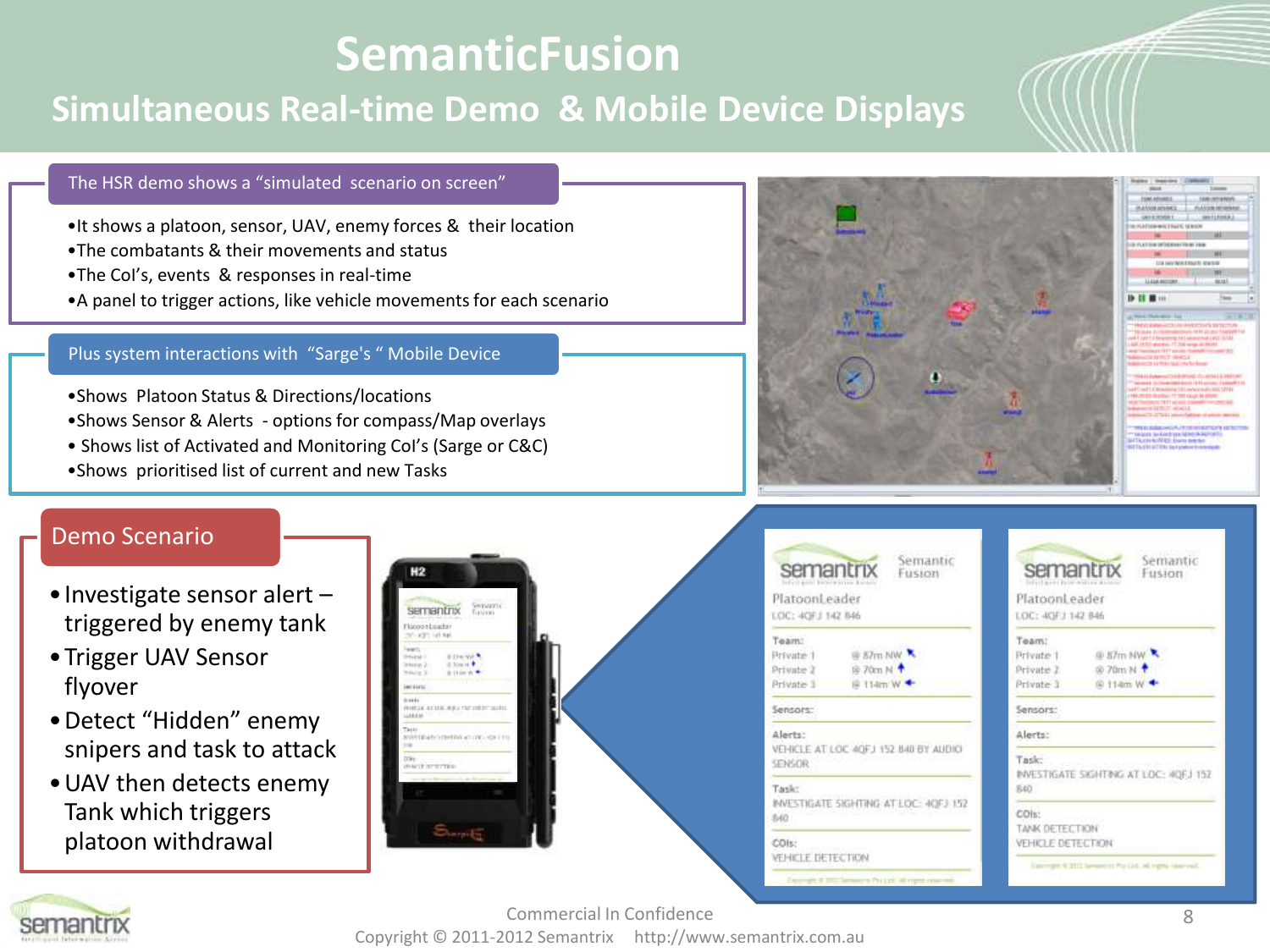# SemanticFusion ™ POC Scenarios

### Scenario : Investigate , Shoot-to-Kill, "Run-Away!"

- C&C registers CoI to have Platoon investigate ENEMY-VEHICLE observations
- C&C registers COI to have investigate ENEMY sightings
- C&C registers CoI to have Platoon investigate ENEMY-COMBATANT observations
- C&C registers COI to have UAV scout area on SENSOR alerts of possible ENEMY-TANK sightings
- Sensor alert TASKS Platoon to investigate
- Confirmation of an ENEMY-TANK will triggers a WITHDRAW action



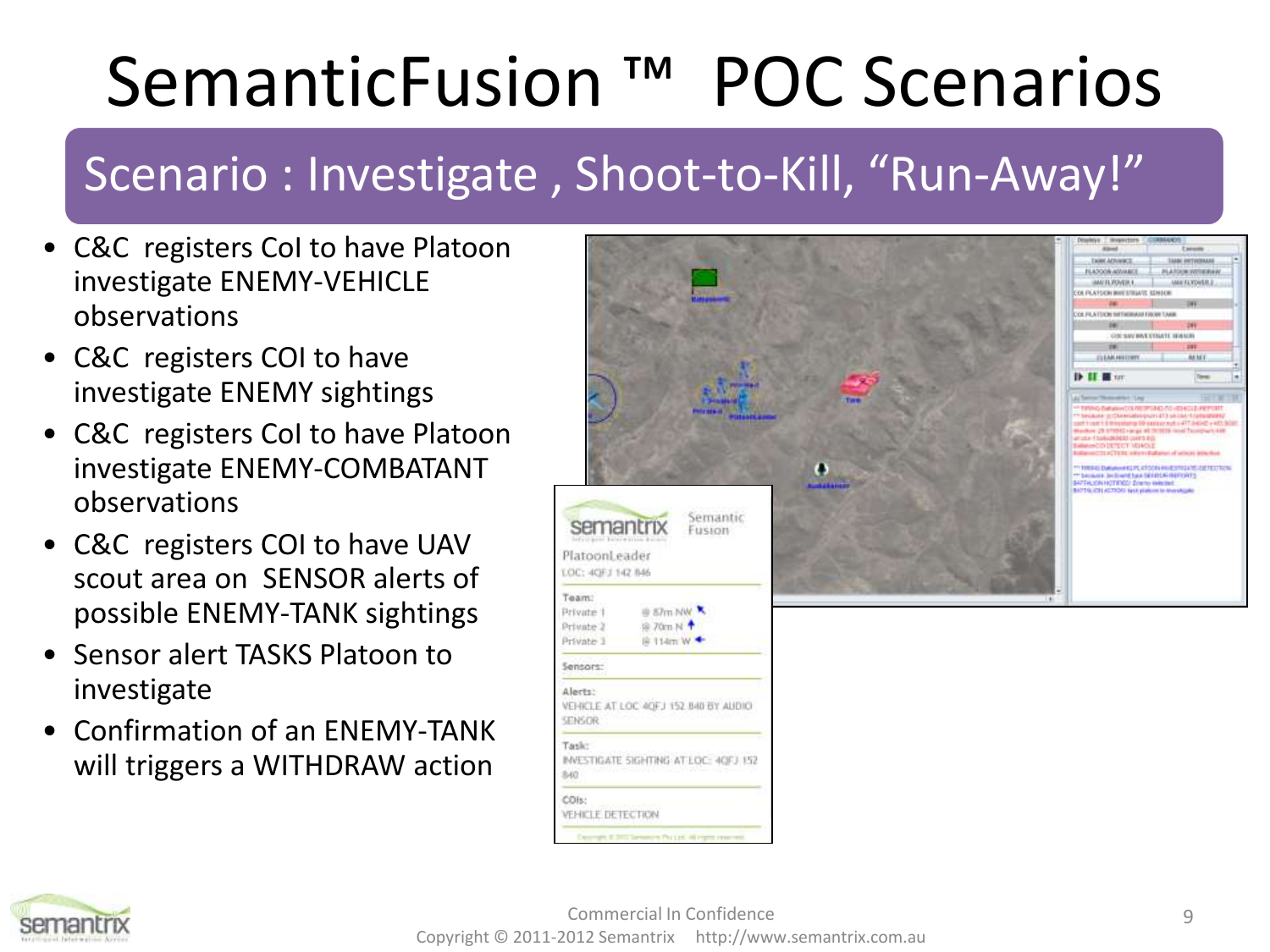# SemanticFusion ™ POC Scenarios

### Scenario : Investigate & Shoot-to-Kill

- Sensor alert triggers UAV flyover – detects 3 enemy locations & TASKS PLATOON ("Sarge") to investigate
- Platoon TASKED to investigate each of 3 enemy sightings in order
- Platoon moves to investigate sightings in order
- UAV sensors then detect ENEMY-TANK, Sergeant CoI Triggers a WITHDRAW
- Platoon continues with other queued tasks



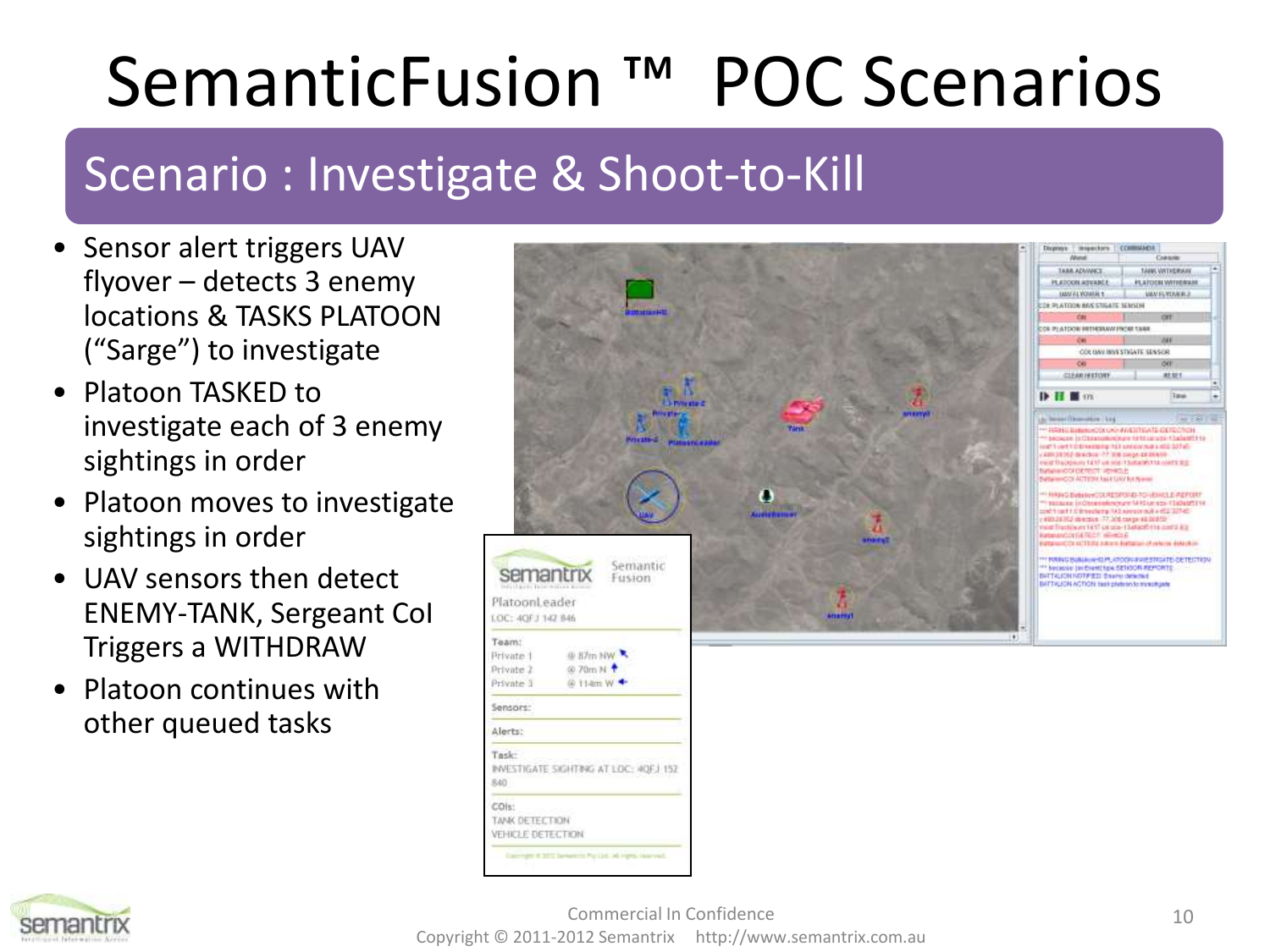### *SemanticFusion ™* : Platform Capabilities

| <b>Enhanced situational awareness</b>                                             | . by providing contextually relevant information to users, in the right<br>format, at the right time - to provide a real-time operational decision<br>support system.                           |
|-----------------------------------------------------------------------------------|-------------------------------------------------------------------------------------------------------------------------------------------------------------------------------------------------|
|                                                                                   |                                                                                                                                                                                                 |
| Context-aware integration of<br>information feeds, sensor and<br>external systems | • based on a conceptual (semantic) data fusion approach - operating<br>over multiple analytical and representational levels.                                                                    |
|                                                                                   |                                                                                                                                                                                                 |
| Sense-Communicate-Act agent-<br>based approach                                    | • The combination of Agents, Semantics, Concept-Fusion and Conceptual<br>Interaction Models supports our to representing, reasoning and<br>responding to real-world information and events.     |
|                                                                                   |                                                                                                                                                                                                 |
| Built on an Semantic Agents /<br><b>Communications core</b>                       | • Monitor incoming information changes, triggering higher-level fusion<br>and concept processing activities - driving appropriate responses and<br>inter-entity communications.                 |
|                                                                                   |                                                                                                                                                                                                 |
| "Conditions of Interest" (Col's)                                                  | • A critical element is the use of user-defined and system-defined COI's<br>to trigger core system responses, and to automatically monitor and<br>provide appropriate user alerts, displays.    |
|                                                                                   |                                                                                                                                                                                                 |
| Reduce operator fatigue and<br>increase processing throughput                     | • Is achieved through tailored operator interfaces, Decision Support Col's<br>and text-analytics which automate many typical user analysis and<br>alerting activities.                          |
|                                                                                   |                                                                                                                                                                                                 |
| <b>Real-time Semantically-enabled</b><br><b>Planners and Agents</b>               | • Allow SemanticFusion ™ to reason in real-time about certainty and<br>time using the world sensor concept-model, unlike current fielded<br>approaches - combining multiple information sources |
|                                                                                   | Commercial In Confidence<br>11                                                                                                                                                                  |
| semantrix                                                                         | Copyright © 2011-2012 Semantrix http://www.semantrix.com.au                                                                                                                                     |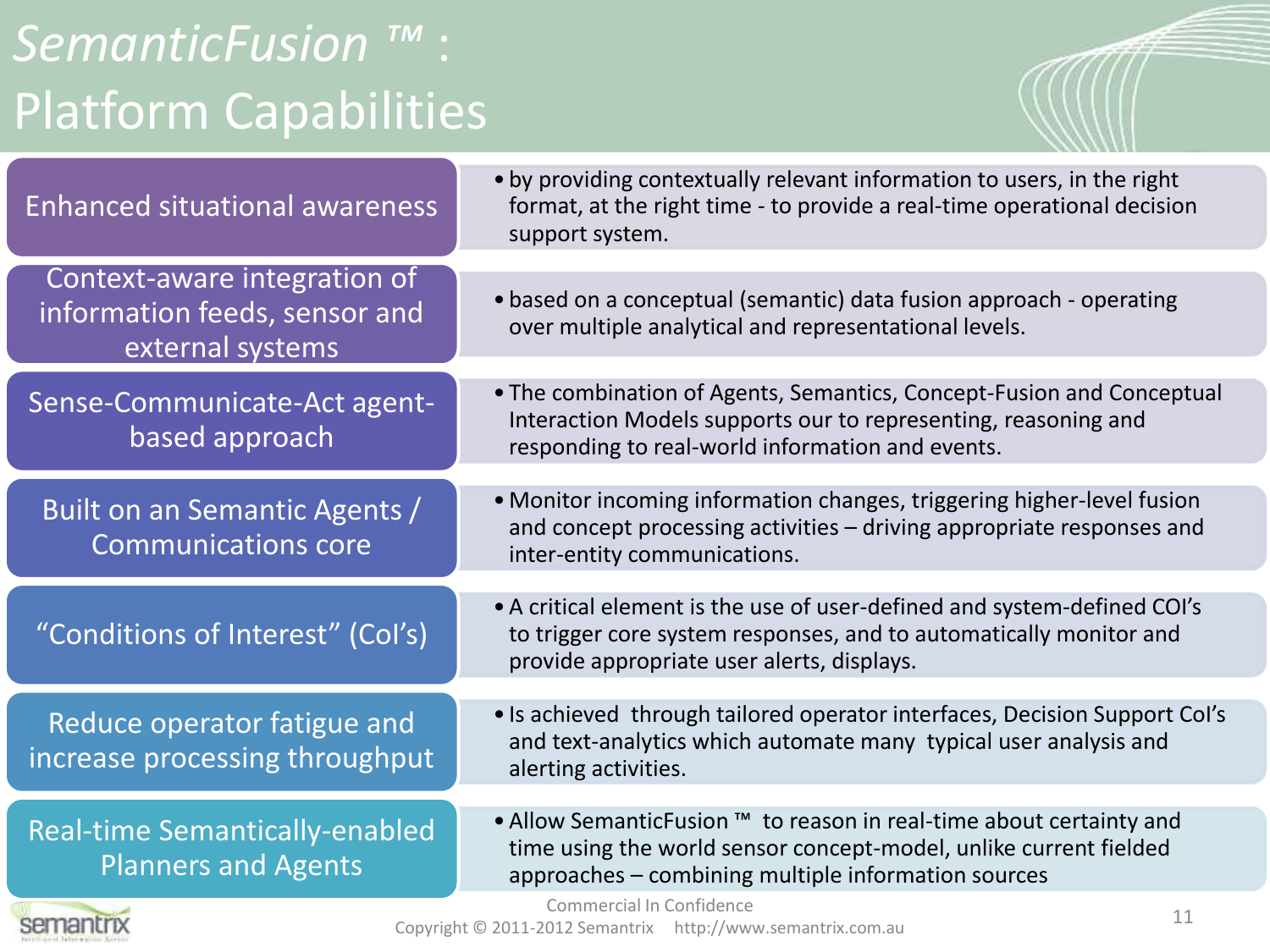### *SemanticFusion™* : POC Opportunities

#### Applications framework applicability to other areas:

•Defence Situational Awareness, Homeland security, Emergency services & disaster management, Police & Anti-terrorist response management

#### Localised (Soldier) Decision Support

- •User Condition of Interest (Event Notifications)
- •Information Visualisation
- •Real-time sensor mapping & real-world minefield map & SemanticFusion ™ visualisation of an immediate area
- •Augmented Reality overlays (sniper positions, tripwires, sensor overlays of non-visible areas, etc)

#### Concept level data fusion

•Merge ELINT (Text reports analysis) with Sensor feeds, etc in real-time – to bias overall confidence and trigger appropriate behaviours •Integrate multiple information sources and manage multiple/difficult "unknown classifications

#### Semantic Agent & Planner integration

- •Logistics decision support
- •UAV planning/visualisation support

#### Autonomous Vehicle Management

- •Demonstrate interactive UAV and CoI & Hierarchical planning/adaption based updated information
- •Demonstrate environmental interaction with core and replanning actions primary & secondary target selection
- •Demonstrate Simple vehicle plans/logistics

#### Sense & Avoid

•Autonomous systems responding to "spontaneous inputs/sensor feeds and reacting accordingly

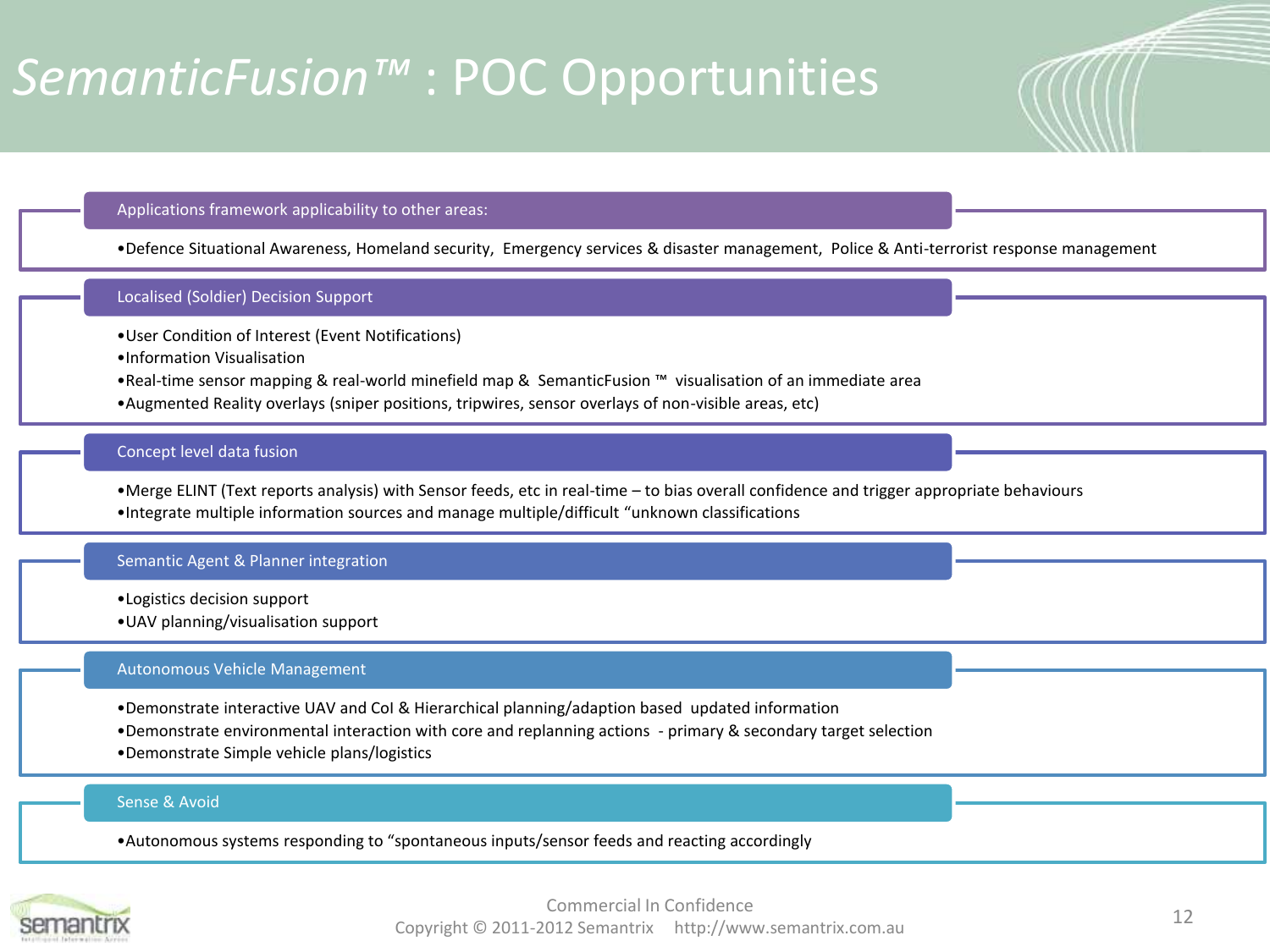### *SemanticFusion ™* : Some Semantrix POC Opportunity Suggestions

Demonstrate real-time Demonstrate concept integration Demonstrate complex behaviours Demonstrate role-based access Demonstrate Complex Interaction/response patterns Demonstrate contextual information integration Demonstrate bandwidthlimited communications

### integration • Demonstrate real-time integration of multiple data sources and silos integration

- **Demonstrate automation Demonstrate automation of high volume information processing to reduce operator** cognitive fatigue – move focus to flagged high priority items and errors.
	- Demonstrate concept (not data) integration across multiple disparate bits of information - to synthesise an accurate "big picture" overview

• Demonstrate the ability to integrate and reliably respond to complex event patterns in real-time for a complex monitoring situation with automated data feeds which would otherwise cause significant operator cognitive load

- Demonstrate role-based access to support multiple authorised user profiles and provide controlled access to allow controlled input, access, and visibility
- Demonstrate improved support for complex interaction and response patterns (hierarchies of CoI's & agent behaviours) – specified in terms of generalisation/specialisation of domain concepts (Chief, sergeant, private, vehicle …)

• Demonstrate contextual information combinations related to simulation, enhanced analysis, planning/simulation support

• Demonstrate bandwidth-limited communications between distributed SemanticFusion ™ "nodes". For example - geographically distributed processing hubs, such as radar signal processing in Adelaide, satellite processing in Canberra, etc.

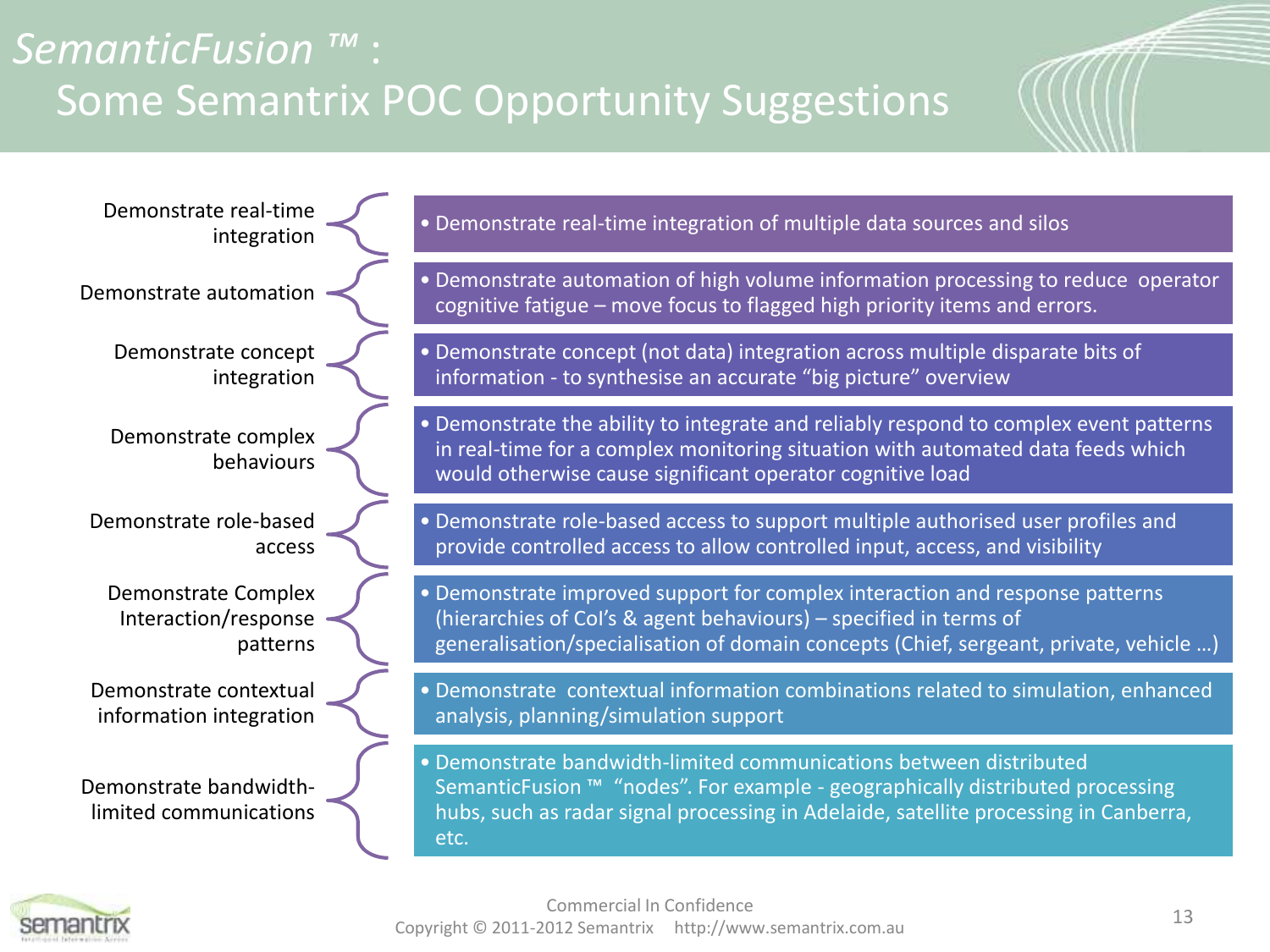Ingest intelligence from current and new sensors and sources

Understands and integrates location, proximity, sensors and ELINT

Distil data into concepts – describing "Conditions of Interest"

Expressed as Reasons which people can understand and use

Responses – Automated Rules or  $C^3$  - Layered Behaviours

Communicate to all Levels - Soldier up to Battlefield Management

Low-Bandwidth - Distributed Model – from Man Portable upwards

Bridges Legacy to Future Combat Warfare Models

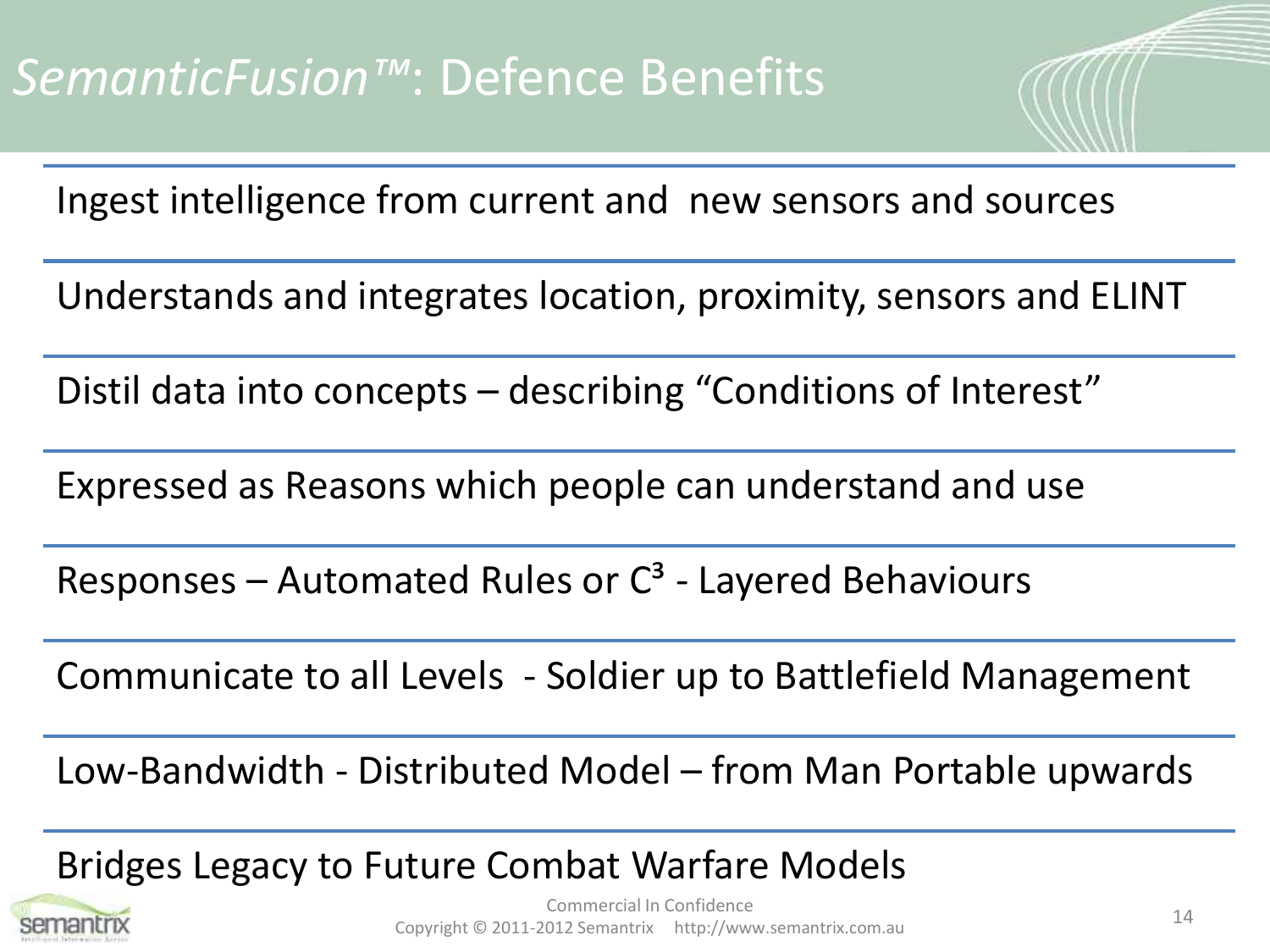### Semantrix can help: Skills & Technologies

#### Key Technologies we can support include:

- •Data and concept fusion people work with concepts they understand
- •Text analytics extract who, what, why, & sentiment
- •Semantic enrichment extend content from new and legacy sources
- •Concept-level Information representation, transformation, mapping and integration
- •Complex real-time event processing and decision-making support
- •Smart Reasoning and Search across multiple information types
- •Integration of Artificial Intelligence, Knowledge—based systems, and Agent based technology approaches with Semantic and Text Analytic technologies – to provide leading-edge approaches to integrating, analyzing and interpreting structured and unstructured text and multimedia content

#### Business process driven, Semantic web-services and integration approaches

•Our partner TopQuadrant has been heavily involved supporting various US Defence information modeling, and integration projects

#### Semantic Web and Metadata related technologies and applications

- •Enterprise or custom Search and indexing applications
- •Catalogues and Online directories ingest, transform, cross-ref, content enhancement and publish
- •Contextual search & advertising user personalisation
- •Dynamic Semantic Publishing smart analysis, cross-referencing, metadata tagging and automated publishing via our partner Ontotext

#### Semantrix principles and partners have been involved in:

- •High-performance information and event capture, processing, storage, fusion, processing and display. etc.
- •Real-time decision support in power-plants, instrumentation & controlsystems, expert and diagnostic systems, mine equipment, etc.
- •Operator information displays and processing in complex scientific instrument networks, radar systems, mine equipment, etc.
- •Enterprise scale search, index and recommendation systems, text analytics and content analysis and cross-referencing, etc.
- •3D virtual reality and information visualization environments mine sites, radar and instrumentation information displays, etc.

#### Situational Awareness and Network-centric warfare

- •Combining a range of technologies and skills to deliver the information you need •Integrating, analyzing, reasoning and presenting information in a way that makes sense to a warfighter role
- •Information presentation in a form that meets users immediate needs delivering superior situational awareness and decision making - without information overload.
- •We can support Intelligence analysts through text analytics, conceptual search and information cross-referencing and automated filtering
- •Semantic Fusion delivers enriched, targeted information to role-based analysts assessing threats and supporting homeland security applications
- •Integration of multiple sensors and disparate information sources, artificial intelligence approaches, and adds simulation/planning capabilities

#### SemanticFusion™ - Next Generation Situational Awareness and Concept level data fusion

- •Integrates, interprets and distributes the relevant information on the ground, and tailored to each warfighter role
- •SemanticFusion ™ provides enhanced situational awareness, emergency response, and simulation and planning capabilities
- •SemanticFusion ™ can be dynamically extended, can integrate new sensors, information, & displays, and can dramatically enhance R/T decision support

#### HSR: Health Sense & Respond™

- •HSR provides the next-generation of medical decision support in the hospital or emergency or battlefield triage applications
- •HSR is location and context-aware tying NFC/RFID tags, and smart information management together with real-time patient sensor & location monitoring, plus Text analysis of patient records, treatments , trends - to provide context aware "treater" decision support next to the patients bed on mobile devices.

#### SM3: Social and Multimedia Metadata Manager™

- •SM3 is an Enabler for the Next Generation of Social Network Aware Intelligent Media
- •Recommendation, Personalisation, Conceptual Search, Semantic Advertising and UGC System Integration.
- •SM3 enables capabilities not available to traditional DAMS/VMS systems and emerging User Content systems.
- •Analyse, Cross-Reference, & metadata tag, multimedia, security/UAV video, images, documents, reports etc. Links media assets such as video to other relevant media or text assets



http://www.semantrix.com.au **Commercial In Confidence Copyright © 2011-2012 Semantrix**